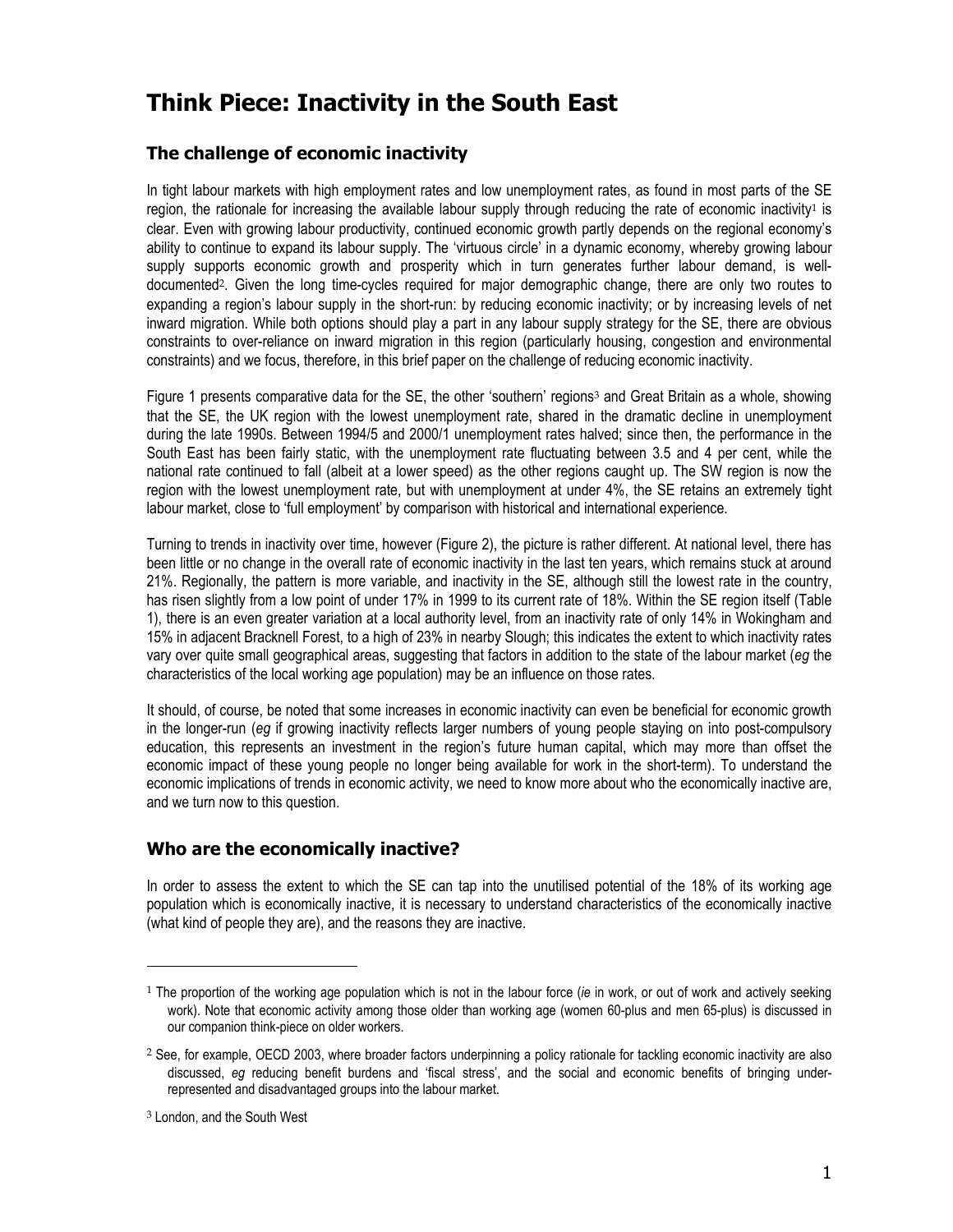### *Gender*

Looking first at the gender breakdown (Figure 3 and Table 2), both male and female inactivity rates in the SE are lower than their counterparts at national level. In both cases the male rate is around half the female rate; and as Table 1 shows, this is also the case in most local authority areas within the SE; the main exception being Brighton and Hove, where there is relatively little difference by gender (and where the male inactivity rate is relatively high and the female rate relatively low) — it is likely that the higher than average male inactivity rate partly reflects the large student population in the area.

The male inactivity rate has continued to grow (mainly due to older men leaving the labour market), but among women, the trend has been generally downward (due to the continuing growth in economic participation of working mothers, including single mothers). One possibly worrying development, however, is that while the national female inactivity rate continues to fall slowly, in the SE the downward trend has stopped and may even have gone into reverse: there has been a slight increase in the female inactivity rate in the SE since 2002/03. The reasons for this are unclear, but it suggests that there **needs to be greater policy effort in the SE to continue to encourage and support working age women (***eg* **lone parents) who wish to work, to enter and remain in the labour market**.

### *Age*

Patterns of inactivity and recent trends by age group are rather similar in the SE and Great Britain/UK as a whole (Figure 4, Figure 5 and Table 2), although in all age groups inactivity rates are lower in the SE than nationally. Particularly notable is the strong increase in inactivity among 16-19 year olds in the SE from 1999/99 (and there was also a less marked upturn among 20-24 year olds); in both cases these trends are largely influenced by increased participation rates in education and are broadly to be welcomed from an economic growth perspective. In other age groups, there has been less change, although the continuing fall of inactivity rates among 50+ year olds is to be welcomed (although it should be noted that it is less fast than is the case for this group nationally).

#### *Skills and qualifications*

One of the most stark features of economic activity is the extent to which it varies according to educational level (Table 2); in the SE as well as at national level, inactivity rates among those with no qualifications are five times higher than among those with the highest qualifications level (degree level and above). In part this is an age effect (older cohorts are more likely to be inactive, and less likely to have higher level qualifications), but age cannot explain the full variation; it is clear that the least well-qualified are the most likely to be economically inactive in all age groups. Table 2 shows that in the SE and nationally, the last ten years have seen a widening of the disparity in inactivity rates between the highest and the least well-qualified, and the inactivity rate of the those with no qualifications in the SE has risen from 32% to 40%. Any sustainable strategy to reduce inactivity levels must, therefore, incorporate **measures to raise the skill levels of those with low or no qualifications**.

#### *Ethnic origin*

Members of black and minority ethnic (BME) groups typically display higher rates of economic inactivity than their white counterparts, reflecting the effects of discrimination, wider labour market and social disadvantage, as well as cultural factors among some communities (this is particularly the case for women from some Asian communities). These variations are evident in the SE as well as nationally (Table 2). BME groups account for a smaller proportion of the working age population in the SE than in some other regions, and the case for tackling economic inactivity among these groups at a regional level is driven by considerations of equity and social justice rather than increasing labour supply. Nevertheless, there are high concentrations in some LA areas within the region, and in these areas in particular, it is clear that high BME inactivity rates may be an important constraint on labour market supply growth and thereby on economic growth, and there is a case for **policies to reduce economic inactivity in areas with significant BME populations**.

## *Disability*

The exceptionally high rate of inactivity among disabled people is well-documented (Table 2), as is the strong growth since the 1980s in the numbers of claimants of incapacity benefits; reduction in these numbers, and increasing the labour market participation of people with disabilities and long-term illnesses is a key target of a range of national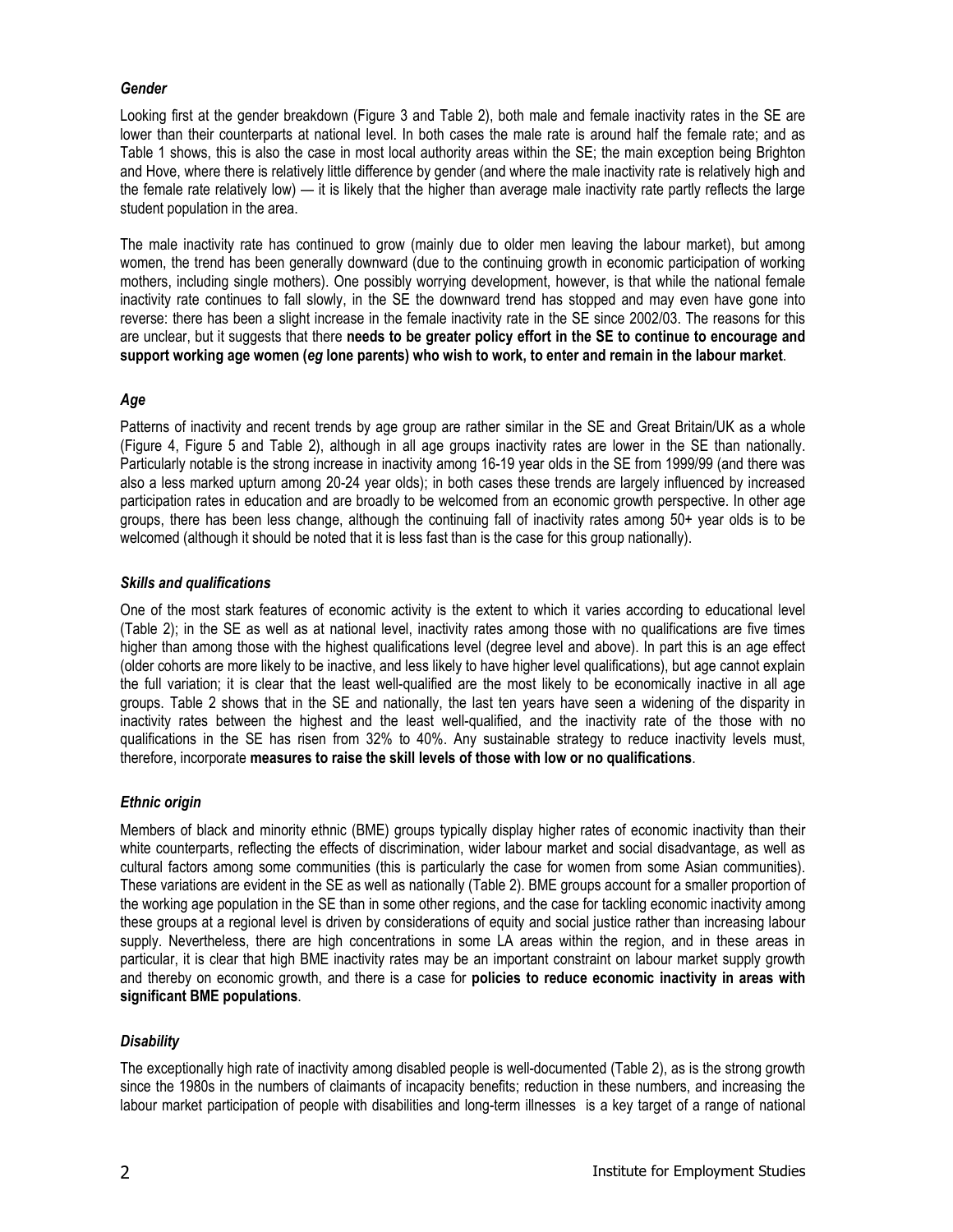government policies, including the New Deal for Disabled People, and the Pathways to Work pilots for IB recipients. Of course, a significant proportion of this group may be unable to work, or unable to find suitable work, even under very favourable labour market conditions, although there is considerable debate in policy circles about what proportion could or would work under the right circumstances (some estimates suggest that it could be up to a million people at national level: Stanley and Regan, 2003). It is also well-documented, however (Beatty and Fothergill 2004), that the difference between the inactivity rates of disabled and non-disabled people varies dramatically between regions according to the overall buoyancy of the local economy — in tight labour markets, such as the SE, the disadvantage in activity rate terms associated with disability is much less than in regions with more depressed labour markets (as Table 2 confirms: in 2005 disabled people in the SE are 2.3 times more likely to be inactive than non disabled people, but the corresponding figure for the UK is 2.9). The SE is doing relatively well in this respect, therefore, but the evidence suggests that there remains a significant share of this group who could and would work under the right circumstances and with the right support, and **reducing the inactivity rate of disabled people** should remain a key element of any strategy to expand the labour supply in the SE.

# **Why are they inactive?**

In 2005, the most important reason for inactivity in the SE is 'looking after the family' (Table 3), accounting for a third of the inactive (although this share has fallen over time). The second most important reason is being a student (a quarter of the inactive, and an increasing proportion), followed by disability/illness (a fifth of the total). Only one in ten of the inactive in the SE are people who have retired before normal retirement age. This pattern confirms the conclusion that **to increase labour supply in the SE through reducing inactivity, the greatest emphasis should be placed on increasing the participation of mothers/single parents and other carers in the labour market, and in helping disabled/long-term sick people (back) into the labour market**. Comparing the SE with the national picture, the most notable differences are the larger share of inactivity in the SE which is due to taking care of the family, and the smaller share which is due to illness/disability.

## **Do they want to work?**

Survey evidence on the working intentions of economically inactive people needs to be interpreted with caution, but the Labour Force Survey (LFS) suggests that over a quarter (27%) of the economically inactive in the SE might be willing to work if the circumstances are right (Table 3). This share has fallen slightly in the last ten years, but remains higher than the proportion of the inactive who are willing to work at a national level. This suggests that up to 350,000 inactive people of working age in the SE might be tempted back into the labour market by appropriate policy measures; while this would amount to a hypothetical increase of only 6 per cent on the existing workforce of nearly 6m in the SE, this would nevertheless represent a significant easing of labour market constraints in the region. It should be remembered, however, that a large proportion of this group would be relatively low skilled and/or lacking in recent labour market experience, and many would also have other difficulties (*eg* associated with disability or childcare needs); any strategy to reduce inactivity would, therefore, have significant implications for the provision of learning and skills and other support.

## **References**

Beatty C and Fothergill S (2004), *The Diversion from "Unemployment" to "Sickness" across British Regions and Districts*, Sheffield Hallam University, Centre for Regional Economic and Social Research

OECD (2003), 'The Labour Mobilisation Challenge: Combating Inactivity Traps and Barriers to Moving Up Job Ladders', Chapter 2 in, *OECD Employment Outlook 2003: Towards More and Better Jobs,* Paris, Organisation for Economic Co-operation and Development.

Stanley K and Regan S (2003), *The Missing Million: Supporting Disabled People into Work*, London, Institute for Public Policy Research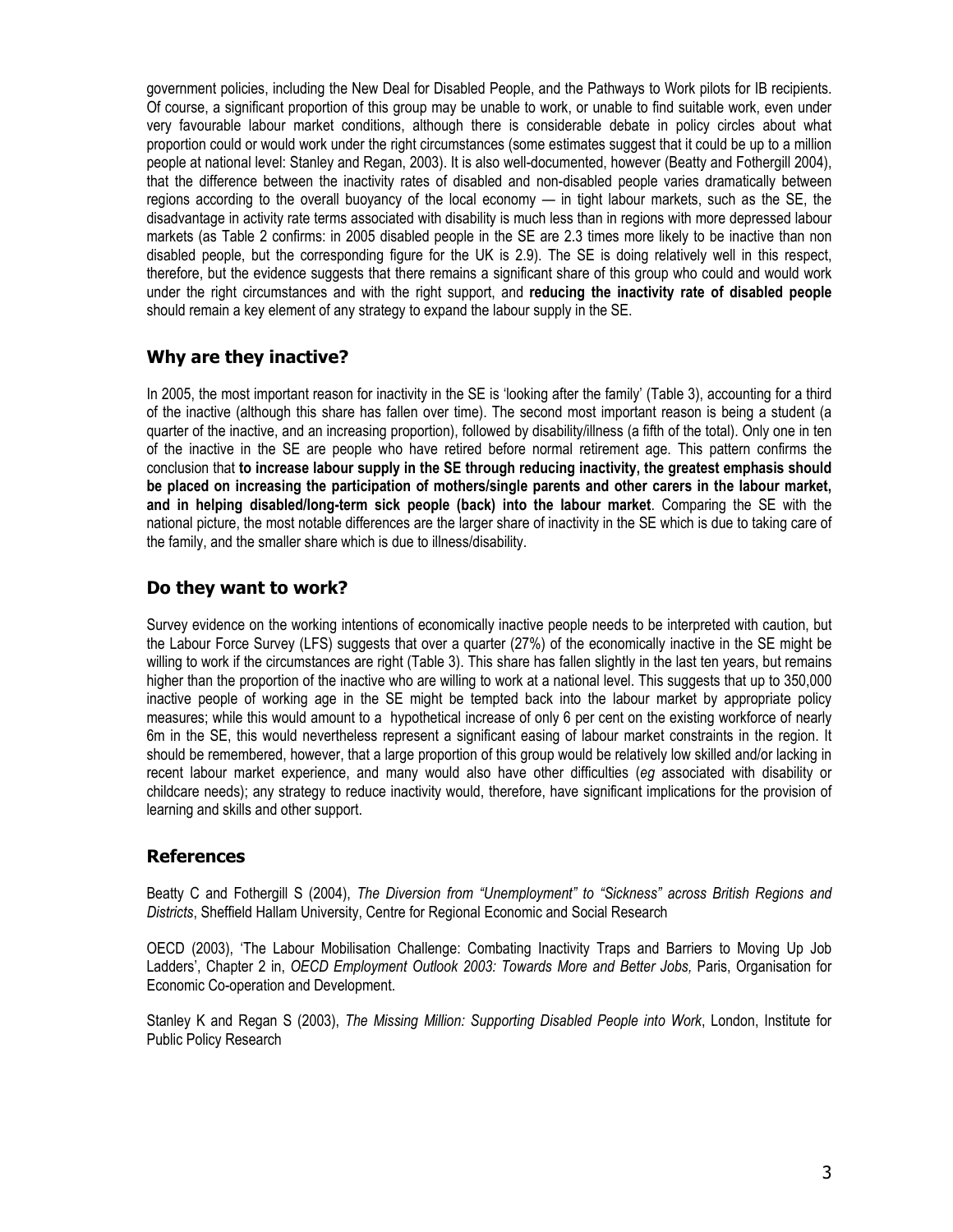# **Tables and charts**



**Figure 1: Unemployment rate (%), southern regions and Great Britain** 

*Source: NOMIS LFS 1994/95 to 2004/05* 



*Source: NOMIS LFS 1994/95 to 2004/05*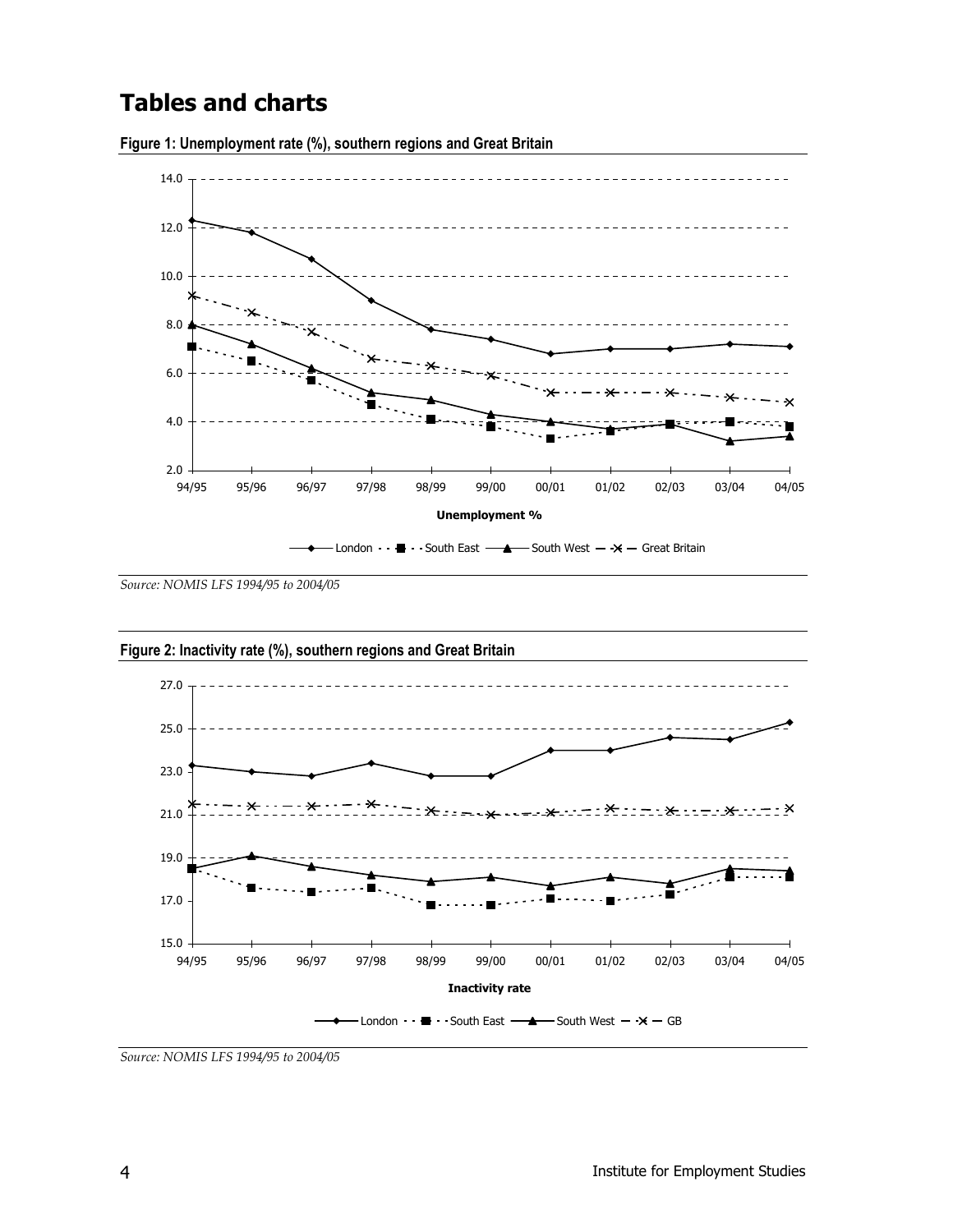|                         | All working age | Males | <b>Females</b> |  |
|-------------------------|-----------------|-------|----------------|--|
| Slough                  | 22.9            | 14.6  | 31.3           |  |
| Kent                    | 21.5            | 16.1  | 27.2           |  |
| Isle of Wight           | 21.2            | 19.2  | 23.3           |  |
| Southampton             | 19.6            | 15.6  | 24.1           |  |
| Windsor and Maidenhead  | 19.3            | 13.6  | 25.4           |  |
| Medway                  | 19.2            | 12.4  | 26.1           |  |
| East Sussex             | 19.1            | 12.4  | 26.0           |  |
| Portsmouth              | 18.3            | 13.6  | 23.8           |  |
| Reading                 | 18.3            | 12.1  | 25.2           |  |
| Brighton and Hove       | 17.9            | 16.2  | 19.7           |  |
| <b>South East</b>       | 17.9            | 12.6  | 23.4           |  |
| Surrey                  | 17.7            | 11.9  | 23.9           |  |
| <b>West Sussex</b>      | 16.5            | 11.6  | 21.6           |  |
| Hampshire               | 16.3            | 10.5  | 22.2           |  |
| Oxfordshire             | 16.1            | 11.4  | 21.0           |  |
| West Berkshire          | 15.9            | 11.4  | 20.5           |  |
| Milton Keynes           | 15.8            | 9.5   | 22.1           |  |
| Buckinghamshire         | 15.1            | 10.4  | 19.9           |  |
| <b>Bracknell Forest</b> | 14.9            | 10.0  | 20.1           |  |
| Wokingham               | 14.0            | 9.0   | 19.4           |  |
|                         |                 |       |                |  |

**Table 1: Inactivity rates by sex, South East Local Authority areas** 

*Source: NOMIS Local LFS, March 2003 to February 2004*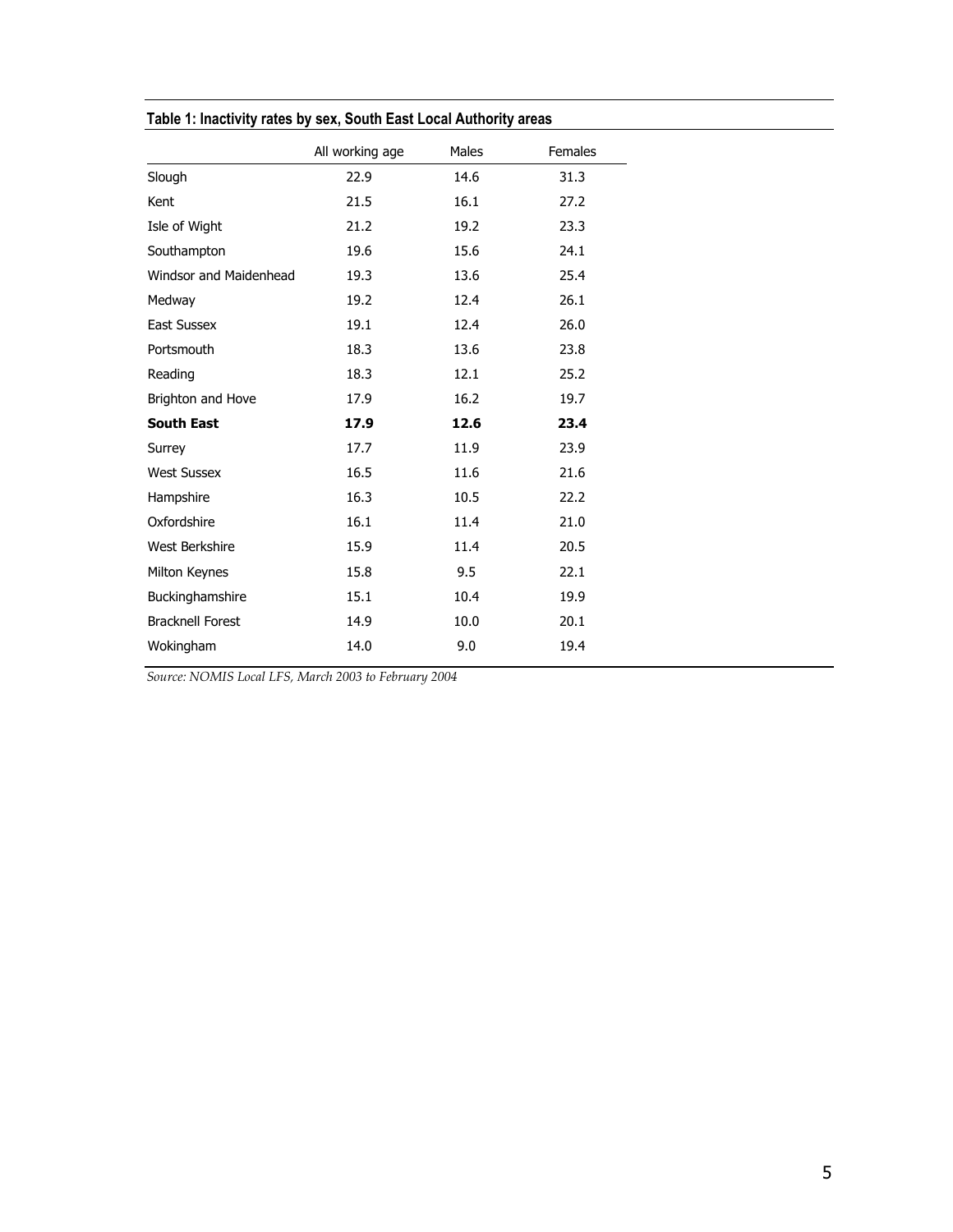

*Source: NOMIS LFS 1994/95 to 2004/05* 





*Source: NOMIS LFS 1994/95 to 2004/05*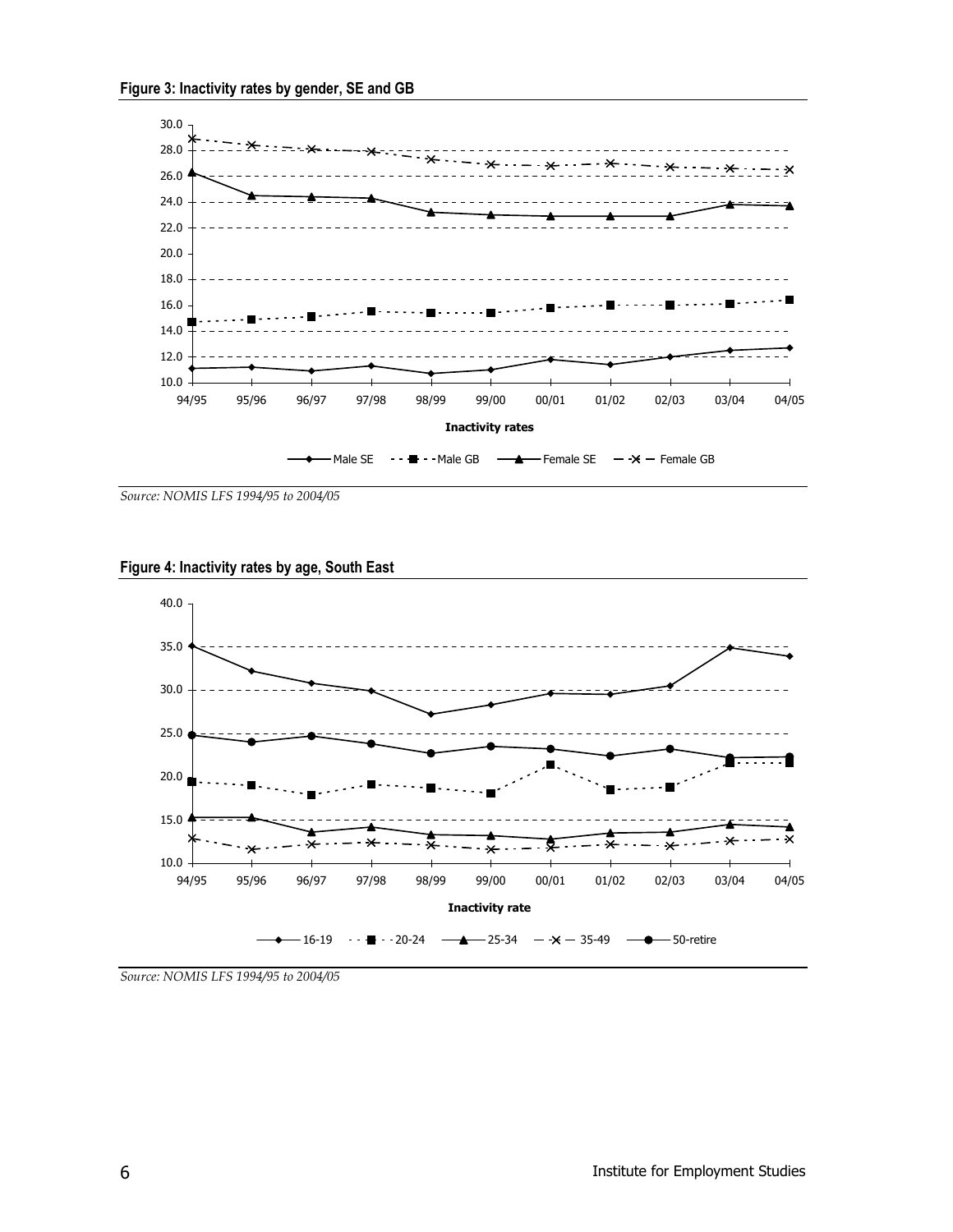

*Source: NOMIS LFS 1994/95 to 2004/05*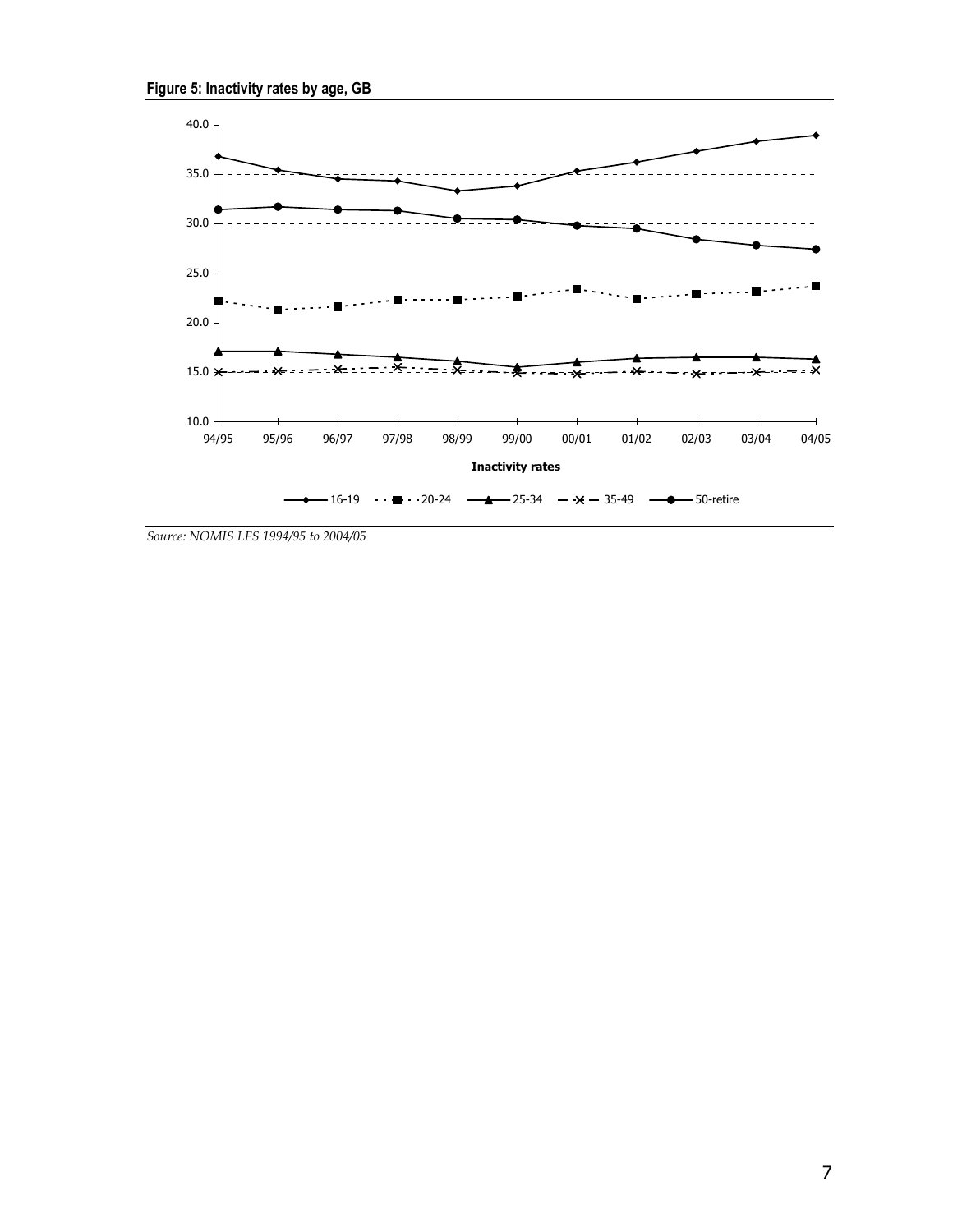|                                                                     |      | <b>SE</b> |      |      | UK   |      |
|---------------------------------------------------------------------|------|-----------|------|------|------|------|
|                                                                     | 1995 | 1999      | 2005 | 1995 | 1999 | 2005 |
| <b>Sex</b>                                                          |      |           |      |      |      |      |
| Male                                                                | 11.4 | 11.6      | 13.2 | 15.4 | 16.0 | 17.2 |
| Female                                                              | 26.1 | 24.3      | 23.9 | 29.4 | 27.9 | 26.9 |
|                                                                     |      |           |      |      |      |      |
| Age                                                                 |      |           |      |      |      |      |
| $16 - 19$                                                           | 37.6 | 33.8      | 37.6 | 40.2 | 37.9 | 43.5 |
| $20 - 24$                                                           | 18.9 | 20.9      | 22.7 | 23.7 | 24.8 | 26.3 |
| $25 - 34$                                                           | 15.6 | 13.6      | 13.6 | 17.3 | 16.0 | 16.2 |
| 35-49                                                               | 12.1 | 12.0      | 13.3 | 15.1 | 15.2 | 15.1 |
| 50-59/64                                                            | 25.0 | 23.7      | 22.1 | 31.9 | 30.7 | 27.5 |
|                                                                     |      |           |      |      |      |      |
| <b>Highest qualification*</b>                                       |      |           |      |      |      |      |
| Degree or equivalent                                                | 8.6  | 8.6       | 8.8  | 9.4  | 9.5  | 9.7  |
| Higher education                                                    | 11.0 | 11.9      | 11.8 | 13.7 | 12.3 | 12.2 |
| GCE A level or equivalent                                           | 15.5 | 15.2      | 17.6 | 18.9 | 18.4 | 19.0 |
| GCSE grade A-C or<br>equivalent                                     | 18.7 | 17.6      | 17.6 | 20.2 | 19.3 | 20.8 |
| Other qualification                                                 | 18.5 | 20.3      | 21.7 | 21.1 | 22.8 | 24.2 |
| No qualification                                                    | 32.3 | 35.2      | 40.4 | 38.1 | 43.3 | 47.1 |
|                                                                     |      |           |      |      |      |      |
| <b>Ethnicity</b>                                                    |      |           |      |      |      |      |
| White                                                               | 18.0 | 17.1      | 17.7 | 21.1 | 20.8 | 20.5 |
| <b>Black</b>                                                        | 20.4 | 26.1      | 19.2 | 27.7 | 28.6 | 31.2 |
| Asian                                                               | 30.5 | 35.6      | 31.9 | 38.3 | 40.1 | 37.5 |
| Other                                                               | 35.9 | 36.0      | 29.5 | 38.3 | 33.9 | 32.9 |
|                                                                     |      |           |      |      |      |      |
| <b>Disability</b>                                                   |      |           |      |      |      |      |
| Disabled                                                            | n/a  | 37.4      | 35.2 | n/a  | 48.9 | 46.3 |
| Not disabled                                                        | n/a  | 14.1      | 15.1 | n/a  | 15.7 | 16.1 |
|                                                                     |      |           |      |      |      |      |
| <b>Total</b>                                                        | 18.4 | 17.7      | 18.4 | 21.9 | 21.8 | 21.9 |
| $*$ = Question only asked of people of working age or in employment |      |           |      |      |      |      |

**Table 2: Economic inactivity rates by individual characteristics 1995, 1999, 2005: South East and UK** 

*Source: Labour Force Survey, Spring 1995, 1999, 2005*